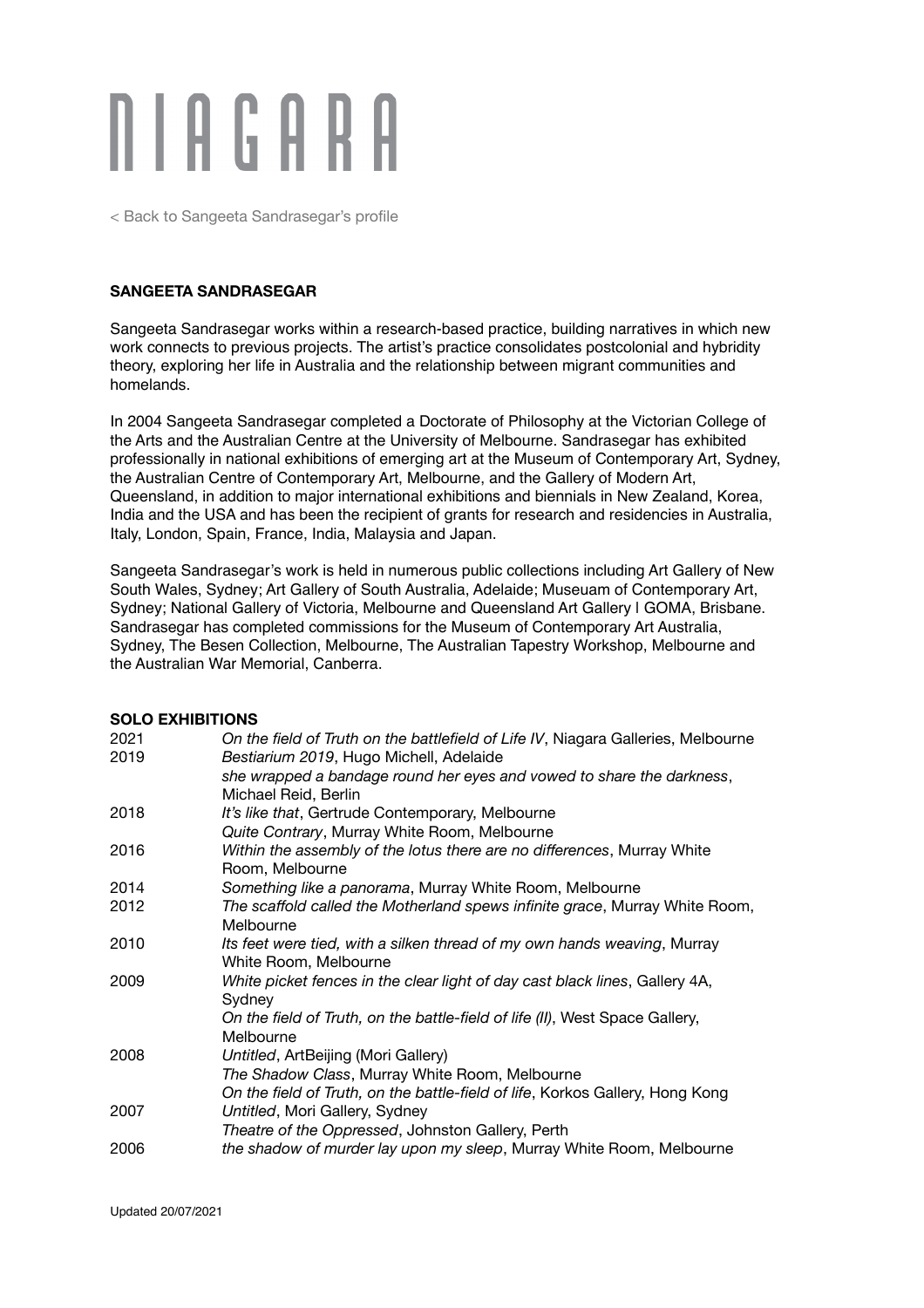|      | there's no light that can shine to the back of the womb, Johnston Gallery, |
|------|----------------------------------------------------------------------------|
|      | Perth                                                                      |
| 2004 | peculiar to, Mori Gallery, Sydney                                          |
| 2003 | Goddess of Flowers, Mori Gallery, Sydney, VCA Gallery Melbourne            |
| 2002 | that happened which did happen, Mori Gallery, Sydney                       |
| 2001 | Lady White Snake, Lord Mori Gallery, Los Angeles                           |
|      | Room to Frieze, Mori Gallery, Sydney                                       |
| 2000 | Floating Worlds, Mori Gallery, Sydney                                      |
|      | Shadows in the Lights, City Lights Inc., Melbourne                         |
|      | Room to Frieze, Westspace Gallery, Melbourne                               |

# **GROUP EXHIBITIONS**

| 2019 | The Tangible Trace, Tarrawarra Museum of Art, Victoria                                                         |
|------|----------------------------------------------------------------------------------------------------------------|
|      | Continental Shift: Contemporary art and South Asia, Bunjil Art Gallery, Melbourne                              |
| 2017 | The Likeness, Lawrence Wilson Gallery Perth                                                                    |
|      | ART150: 9x5 NOW VCA, Margaret Lawrence Gallery, Melbourne                                                      |
|      | Primavera at 25, touring exhibition: Murray Art Museum, NSW, Gold Coast City                                   |
|      | Art Gallery, QLD, Artspace Mackay, QLD, Glasshouse Port Macquarie, NSW,<br>Western Plains Cultural Centre, NSW |
|      |                                                                                                                |
| 2016 | Sculpture at Barangaroo, Sydney<br>GRRLZ, 55 Sydenham Road, NSW                                                |
|      | National Works on Paper Prize, Mornington Peninsula Regional Gallery,                                          |
|      | Mornington                                                                                                     |
|      | Common Ground: Serendipitous Happenstance, Kochi-Muziris Biennale, India                                       |
| 2014 | Whisper in my Mask, Tarrawarra Biennial, Tarrawarra Museum of Art, Victoria                                    |
|      | Art Basel I Hong Kong                                                                                          |
|      | Woollahra Small Sculpture Prize, Woollahra, NSW                                                                |
|      | National Works on Paper Prize, Mornington Peninsula Regional Gallery,                                          |
|      | Mornington, Victoria                                                                                           |
| 2013 | Melbourne Now, National Gallery of Victoria, Melbourne                                                         |
|      | Mythopoetic, Queensland College of Art Galleries, Brisbane                                                     |
|      | Art Basel I Hong Kong                                                                                          |
|      | Higher Arc, Murray White Room, Melbourne                                                                       |
|      | CUT, University of Southern Queensland Gallery, QLD                                                            |
|      | Unbound., Macquarie University Art Gallery, NSW                                                                |
| 2012 | Creepy and Divine: The secret of the snake, Africa Museum, Netherlands                                         |
|      | The Other's Other, Artspace, Sydney                                                                            |
|      | Volume One: MCA Collection, Museum of Contemporary Art, Sydney                                                 |
|      | Re-picturing the feminine, Gallery OED, Kochi                                                                  |
|      | The Basil Sellers Art Prize, The Ian Potter Museum of Art, Melbourne                                           |
|      | Feminage: the logic of feminist collage, The Cross Arts Projects, Sydney                                       |
|      | Sexes, Performance Space, Sydney                                                                               |
|      | LOOK. LOOK AGAIN., Lawrence Wilson Art Gallery, Perth                                                          |
|      | On Kindness: An Australia India Cultural Exchange, Habitat Centre, New Delhi,                                  |
|      | RMIT Gallery, Melbourne                                                                                        |
|      | China India: Imaginings and Transformations, Macquarie University Art Gallery,                                 |
|      | Sydney<br>And the falchion passed through his neck, Latitude 28, New Delhi                                     |
| 2011 | Group 04, Murray White Room, Melbourne                                                                         |
|      | Vernacular Cultures and Contemporary Art from Australia, India and the                                         |
|      | Philippines, LaTrobe University Museum of Art, Melbourne                                                       |
|      | Rock Paper Scissors, The Deloitte Foundation New Australian Art Series, Sydney                                 |
|      | Exquisite Corpse, Death Be Kind, Melbourne                                                                     |
|      |                                                                                                                |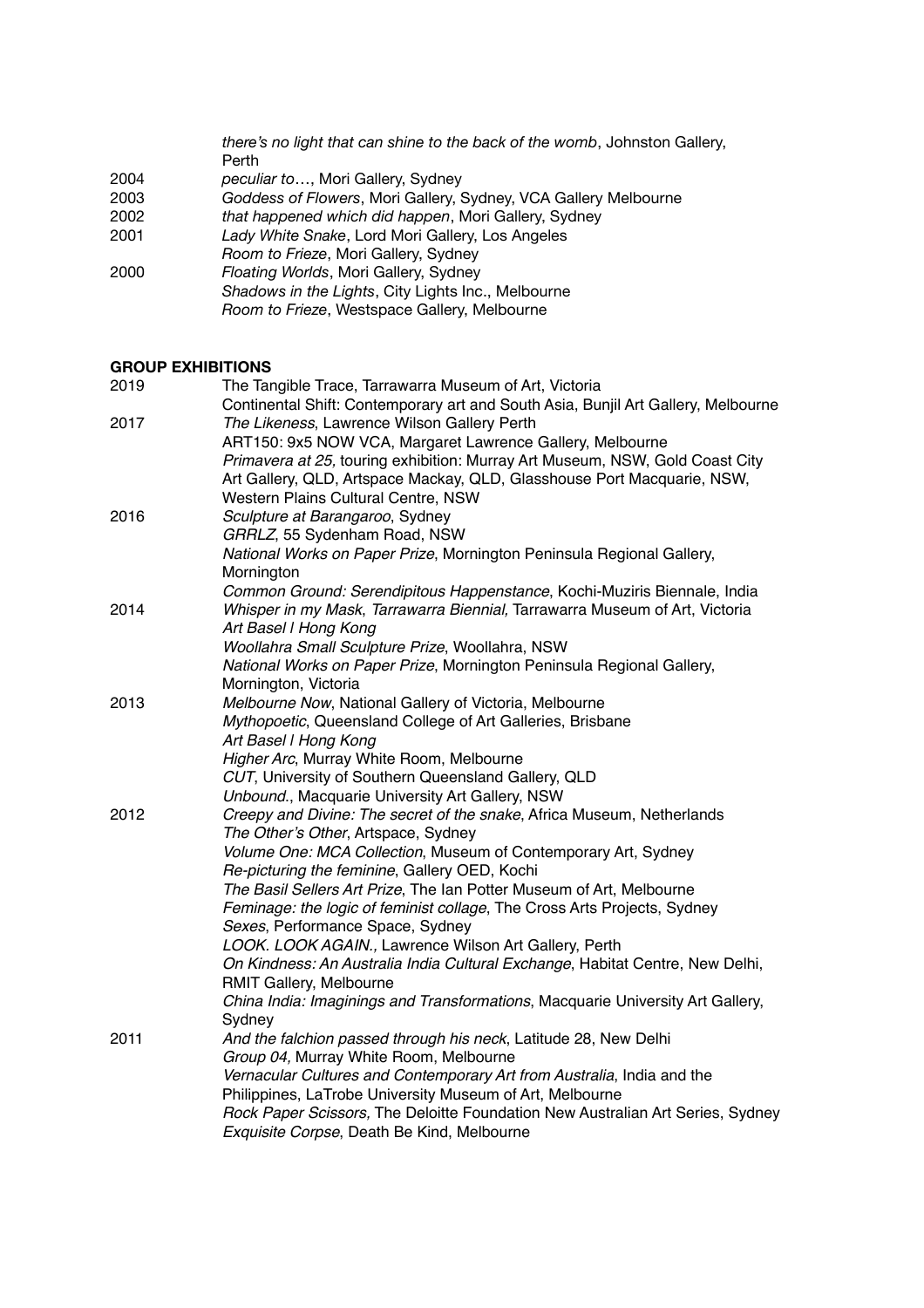| 2011 | Contemporary Miniatures, QAG I GOMA, Regional Queensland Travelling<br>Exhibition<br>City of Hobart Art Prize, Tasmanian Museum and Art Gallery, Hobart |
|------|---------------------------------------------------------------------------------------------------------------------------------------------------------|
|      | Hutchins Art Prize, The Long Gallery, Hobart                                                                                                            |
|      | The rest is silence, Death Be Kind, Melbourne                                                                                                           |
| 2010 | New Acquisitions in Context, Museum of Contemporary Art, Sydney                                                                                         |
|      | Preview10, Murray White Room, Melbourne                                                                                                                 |
|      | Suburbia, Redcliffe Gallery, Queensland                                                                                                                 |
| 2010 | Constellations: A Large number of Small drawings, RMIT Gallery, Melbourne<br>National Works on Paper Prize, Mornington Peninsula Regional Gallery,      |
| 2009 | Mornington<br>Slash: Paper Under the Knife, Museum of Arts and Design, New York                                                                         |
|      | International Incheon Women Artists Biennale, Incheon Art Platform, Incheon,<br>South Korea                                                             |
|      | A fairy's tale, Hawkesbury Regional Gallery, NSW                                                                                                        |
|      | Resocialization: The Wentworth Gaol Project, MDP#7, The Old Wentworth Gaol,<br><b>NSW</b>                                                               |
|      | Group 02, Murray White Room, Melbourne                                                                                                                  |
| 2008 | National Works on Paper Prize, Mornington Peninsula Regional Gallery,                                                                                   |
|      | Mornington                                                                                                                                              |
|      | Papercut, 24HR Art, Darwin                                                                                                                              |
|      | Preview 08, Murray White Room, Melbourne                                                                                                                |
| 2007 | Urban Myths & Modern Fables, University of Technology Sydney Gallery,                                                                                   |
|      | Sydney, Doris McCarthy Gallery, Toronto, 24Hr Art, Darwin                                                                                               |
|      | Stick and Move, Frey Norris Gallery, San Francisco                                                                                                      |
|      | Blast!, Redcliffe City Art Gallery and Logan Art Gallery, Queensland                                                                                    |
|      | Cut 'n' Paste, Peloton Gallery, Sydney                                                                                                                  |
|      | Keith and Elisabeth Murdoch Travelling Fellowship, Victorian College of the Arts                                                                        |
|      | Gallery, Melbourne                                                                                                                                      |
|      | Paradise Love Bar, Galerie Gabriel Rolt, Amsterdam<br>Asia-Pacific Triennial of Contemporary Art, QAG I GOMA, Brisbane                                  |
| 2006 | Meeting Place, Keeping Place, George Adams Gallery, Melbourne                                                                                           |
|      | Light & Shade, 24HR Art, Darwin                                                                                                                         |
|      | LILA/PLAY: Contemporary Miniatures and New Art from South Asia, SPAN                                                                                    |
|      | Gallery, Melbourne                                                                                                                                      |
| 2005 | C'town bling, Campbelltown Arts Centre, Campbelltown                                                                                                    |
|      | Asian Traffic, Gallery 4A, Sydney, Esplanade Gallery, Singapore, Today Art                                                                              |
|      | Museum, Beijing                                                                                                                                         |
|      | 5 Artists, Mori Gallery, Sydney                                                                                                                         |
|      | ABN AMRO Emerging Artist Award, ABN AMRO, Sydney                                                                                                        |
| 2004 | Public/Private, Auckland Triennial, Auckland City Gallery, New Zealand Home/                                                                            |
|      | Ground, Christchurch Biennial, Robert McDougall Gallery, Canterbury Museum,                                                                             |
|      | Christchurch, NZ,                                                                                                                                       |
|      | Primavera, Museum of Contemporary Art, Sydney                                                                                                           |
|      | NEW03, Australian Centre for Contemporary Art, Melbourne                                                                                                |
|      | Miniatures, QAG I GOMA, Brisbane                                                                                                                        |
|      | Heavenly Creatures, Heide Museum of Modern Art, Melbourne                                                                                               |
|      | Traverse, Lake Macquarie City Art Gallery Lake Macquarie, Rocketart Gallery,                                                                            |
|      | Newcastle, New South Wales                                                                                                                              |
|      | Mind's Eye, Hazelhurst Regional Gallery                                                                                                                 |
|      | SAVVY - New Australian Art, Queensland University of Technology Art Museum,                                                                             |
|      | Queensland                                                                                                                                              |
|      | A Cut Across, Plimsoll Art Gallery, Tasmania<br>The Decadence of the Nude, Ocular Lab, Melbourne                                                        |
|      | ABN AMRO Emerging Artist Award, ABN AMRO, Sydney                                                                                                        |
|      |                                                                                                                                                         |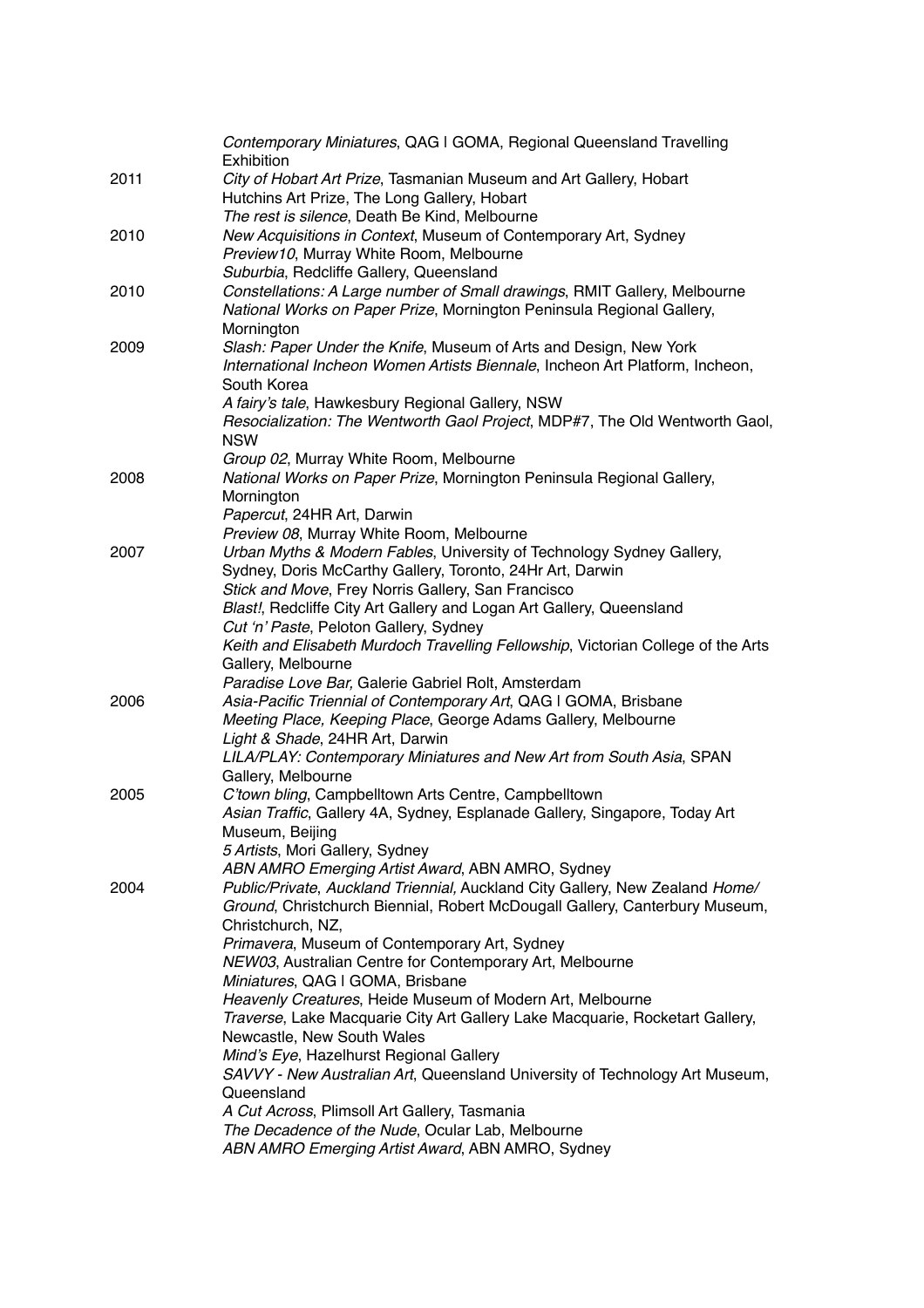## **AWARDS / COMMISSIONS**

| 2015 | Shepparton Art Musuem, Collision: a cross cultural artists collaboration |
|------|--------------------------------------------------------------------------|
|      | Cite Internationale des Arts, Paris Moya Dyring Studio                   |
| 2014 | Loti Smorgon Sculpture Terrace Commission Museum of Contemporary Art,    |
|      | Australian War Memorial Print Portfolio Commission                       |
|      | Australian Tapestry Workshop Design Commission                           |
|      | Australia Council New Work: Established                                  |
| 2012 | Australia Council Tokyo Studio/Residency                                 |
|      | Arts Victoria International Program - Cultural Exchange                  |
|      | Rimbun Dahan Arts Residency Malaysia                                     |
|      | Copyright Agency Cultural Fund Creative Industries Fund                  |
| 2011 | Australia Council New Work: Established                                  |
| 2009 | Asialink Visual Arts Residency India                                     |
| 2007 | Australia Council Barcelona Studio/Residency                             |
| 2005 | Australia Council Skills and Arts Development Individuals Grant          |
|      | MCA Primavera Acquisitive Art Award                                      |
| 2003 | Australia Council Milan Studio/Residency                                 |
| 2001 | The Lucato Peace Prize Victorian College of the Arts                     |
| 2000 | Freedman Foundation Travelling Scholarship for Emerging Artists          |
|      |                                                                          |

## **COLLECTIONS**

ArtBank, Sydney Art Gallery of New South Wales, Sydney Art Gallery of South Australia, Adelaide Aust Corp BHP Billiton, Melbourne City of Melbourne, Melbourne Collex, Brisbane HSBC Bank Australia Museum of Contemporary Art, Sydney National Gallery of Victoria, Melbourne Queensland Art Gallery | GOMA, Brisbane The University of Western Australia, Perth Museum of New Zealand Te Papa Tongarewa, Wellington Private collections in Australia and overseas

## **SELECTED PUBLICATIONS**

*On the Field of Truth on the battlefield of Life IV*, exhibition catalogue, Niagara Galleries, Melbourne, 2021 Roberts, Cleo, Sangeeta Sandrasegar, It's Like That, *Art Review*, Summer 2018 Brocket, Kim, 'Sangeeta Sandrasegar: The Shadows Between; *VAULT*, Issue 7, August 2014, pp. 48-51 Heer, Sarita K., 'Re-Imaging Indian Womanhood: The Multiple Mythologies of Phoolan Devi', PhD, University of Illinois, Chicago, 2014 Dean Marnie, 'Re-picturing Gondwana for Grrrls' *Art Monthly Australia,* Issue 256, 2012 Feary Mark, 'The Other's Other', Column 10, 2012 Rule, Dan, ' A Reflection of Home, *Broadsheet*, July 2012 Kent, Rachel, 'The Other's Other'*, ArtAsiaPacific*, issue 80, September/October 2012 Levrell, Severine, 'Interview with Sangeeta Sandrasegar' *Art Flow*, April 2012 Creighton, Annalice, 'Interview Sangeeta Sandrasegar', *Das Superpaper*, Issue 18, 2011 Ambani-Gandhi, Shivangi, 'Shadow Lines', *Artlink*, vol 30 no 1, 2010 Sen, Jaideep, 'Shadow Masochism', *Time Out Bengaluru*, January 2010